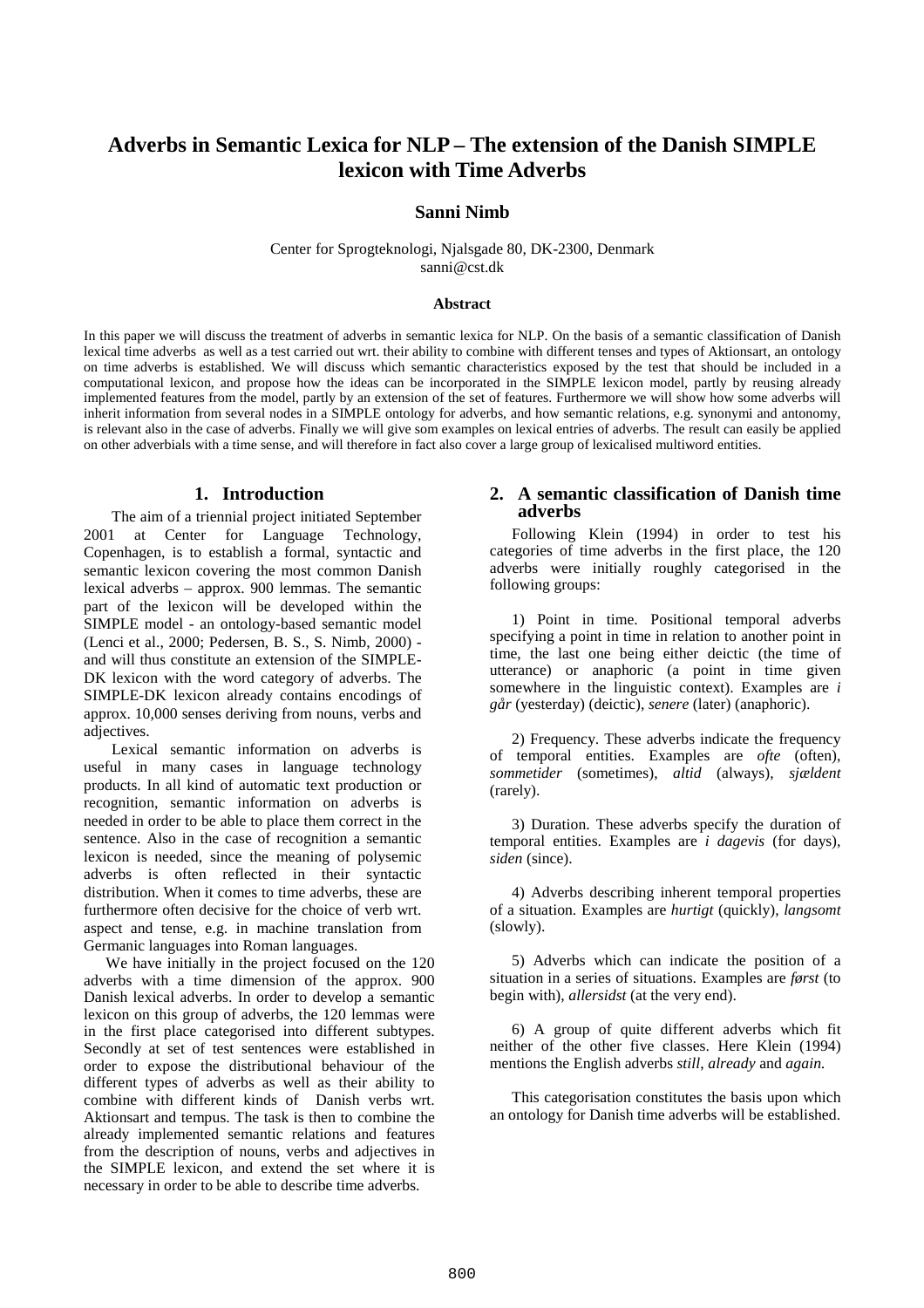#### **3. Testing distributional behaviour and interaction with aktionsart and tense**

A set of test sentences was created in order to expose the distributional behaviour of each time adverb, as well as its ability to combine with different kinds of Danish verbs wrt. Aktionsart and tempus.

The description of time adverbs in SIMPLE is to be integrated with the part of the SIMPLE ontology describing events, since time adverbs and events share some of the same kind of semantic characteristics, namely those concerning boundaries or telicity, and

those concerning tense (Klein, 1994). E.g. time adverbs can interact with the Aktionsart of the verb in a sentence, having as a consequence that the aspectual sense changes, and certain time adverbs tend to combine more easily with e.g. process verbs than others. Three event subtypes in the SIMPLE ontology – namely 'State' (e.g. *stay*, *live*), 'Process' (e.g. *run*, *talk*) and 'Transition' (e.g. *arrive*, *buy*), inspired by Pustejovsky (1995) (see figure 1), describe the part of semantic information concerning Aktionsart, and a semantic unit describing an event is always assigned one of these three subtypes.



Figure 1: Part of the SIMPLE ontology: main types, the Abstract Entity types with the TIME subtype, and the Event types: State, Process and Transition.

In the test, adverbs from each semantic group were placed in a number of sentences with verbs representing the three different types of Aktionsart. The test was carried out with verbs in the following Danish tenses: present, past, present perfect, past perfect, future and future perfect.

We operated with the following positions in the sentences, according to (Diderichsen, 1968; Petterson, 1983):

Central position 1 (C1): *Han havde længe lidt af hovedpine* (Litt. He had for a long time suffered from headache)

Final position (F): *Han havde lidt af hovedpine længe* (He had suffered from headache for a long time)

Initial position (I): *Længe havde han lidt af hovedpine* (For a long time he had suffered from headache)

Central position 2 (C2), after main verb, before prepositional phrase or particle:

*Han havde lidt længe af hovedpine* (He had suffered for a long time from headache)

The test showed that in many cases an adverb can only occur in some of the 4 positions, and that synonyms don't necessary behave in the same way. E.g the adverbs *igen* and *atter*, both meaning 'again', show the following distributional pattern (meaning of sentences  $a - h$ : He had suffered again from headaches)

a) *han havde igen lidt af hovedpine* b) *han havde lidt af hovedpine igen* c) *igen havde han lidt af hovedpine* d) *? han havde lidt igen af hovedpine*

e) *han havde atter lidt af hovedpine* f) *\* han havde lidt af hovedpine atter* g) *atter havde han lidt af hovedpine* h)*\* Han havde lidt atter af hovedpine*

In some cases an adverb changes meaning according to the position, e.g. this is the case for the adverb *først* (first). Thus, the following sentences  $i$  – 1) have different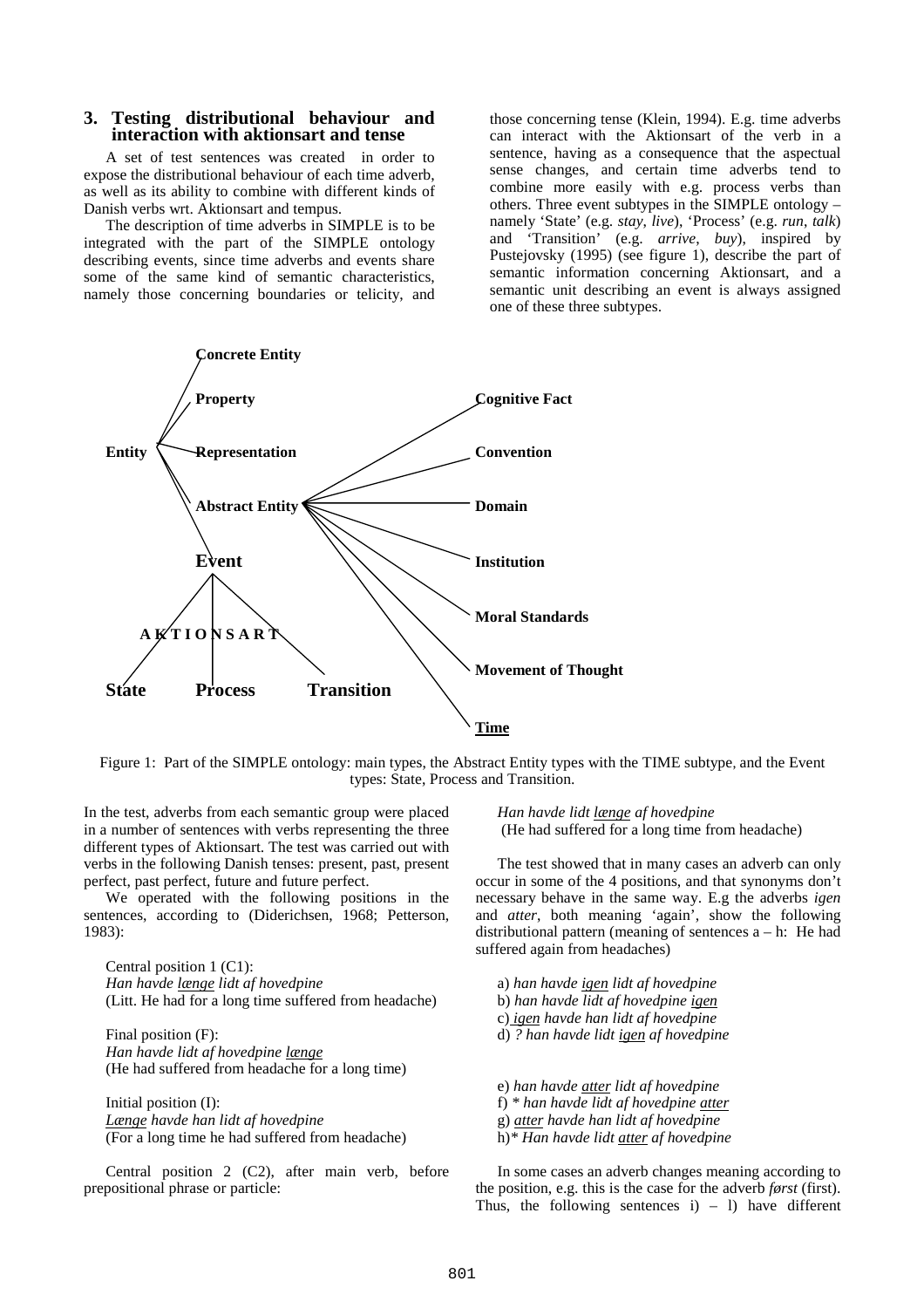meanings, namely either sense 1: *The first thing he did was to run out*, or sense 2: *He ran out as the first person*, or both:

i) *Først er han løbet ud* :Sense 1 j) *Han er først løbet ud*: Sense 1 k)*Han er løbet først ud*: Sense 2 l) *Han er løbet ud først*: Senses 1 and 2

 The test also showed that in many cases an adverb only occurs with verbs in specific tenses and with a specific Aktionsart. An example is the adverb *for længst* (a long time ago), which only occurs with verbs in either present perfect tense or past perfect tense in C1 and F, and with Aktionsart process or transition. The meaning of the sentences m)  $-$  s) is 'We had talked about it a long time ago':

- m) *Vi havde for længst snakket om det* n) *Vi havde snakket om det for længst* o) \* *Vi havde snakket for længst om det*
- p) \* *For længst havde vi snakket om det*

q) \**Vi snakkede for længst om det* r) \* *Vi snakkede om det for længst* s) \* *For længst snakkede vi om det*

For all the different kinds of time adverbs, we want to be able to give information in the lexical entries on the semantic characteristics described above: sense/position relations and tense/Aktionsart restrictions. We also want to establish semantic relations between the different adverbs as well as to create links to other temporal expression, like nouns or verbs with a time dimension. Furthermore, for each main group of adverbs, the description of more specific characteristics is necessary.

## **3.1. Point in time adverbs**

If we first consider the group of point in time adverbs, it is necessary to describe in the lexicon whether they are deictic relating adverbs or anaphoric relating adverbs - in (Quirk, 1972) anaphoric relating adverbs are thus considered a separate group of adverbs 'expressing relationship in time'. We also want to give information on whether the 'time' of the adverb itself belongs to the future, the past or the presence – or whether it is unspecified, according to Nilsen (1972). This is, among other reasons, due to the fact that the adverb is able to determine the tense of the whole phrase, e.g. in cases where the verb is in present tense, which in Danish can also be used in a future sense. An adverb with a precise time component, e.g. the future adverb *snart* (soon) or the present adverb *nu* (now), will determine this ambiguity.

This kind of information is needed in order to assure the ability to identify and analyse temporal information in a variety of natural language applications, such as machine translation, information extraction, question answering, and multi-document summarisation.

#### **3.2. Duration adverbs and frequency adverbs**

In the case of duration adverbs, according to Quirk (1972) a distinction should be made between those denoting lenght of time (as *længe* (long time)), and those denoting a period from (or to) some some point in time – e.g. *siden* (since), which indicates a period beginning at a certain time in the past but which has not ended yet. These features have an influence on both tense and aspect of the verb in a sentence. More detailed studies on this subject has to be done in the project.

Also frequency adverbs tell a lot about aspect (Nilsen, 1972), implying that lexical entries on these have to contain information on whether they denote a repetition or not – whether they express the measurement in number of times (ex. *twice*) (Quirk, 1972), or whether they denote the period of time by which the frequency is measured (ex. *daily*). In Danish, though, this group of lexical adverbs is small and frequency is mostly expressed by adverbial phrases.

Information on aspect of the adverb - whether it tells something about repetition, termination or continuation of an event - is necessary in machine translation from Danish into languages expressing aspect in the verb form, as is the case for English and Romance languages. E.g. indefinite iterative adverbs (e.g. *ofte* (often)) always cause imperfective aspect in French (Pedersen et al., 1980).

#### **3.3. A subontology on time adverbs**

In figure 2 we show a first attempt of a subontology on time adverbs to be incorporated in the SIMPLE model, established on the basis of Klein (1994), Quirk (1972) and our results from the test carried out.

It is interesting that some time adverbs in the ontology share characteristics with a completely different kind of adverbs, namely adverbs which are characterised by expressing the speakers attitude to what is said (disjuncts, like *desværre* (unfortunately) and *sikkert* (probably)). This is the case for time advrbs as e.g. *endelig* (at last), *omsider* (at last), *allerede* (already) and *pludselig* (suddenly), where the speakers expectations about the time of the happening of the event is expressed. Also anaphoric relating time adjuncts share characteristics with another group of adverbs, namely the conjuncts (adverbs like *therefore*, *anyway*), in the fact that they link sentences together – this aspect is alsso to be studied more precisely in the project.

The idea of building this kind of ontology for time adverbs is to be able to assign to each adverb in the computational lexicon the ontology subtype to which it belongs, and thereby assign the characteristics it therefore automatically inherits. Afterwards the lexical entry is further supplied with different semantic relations and features characterising the adverb more specifically.

### **4. The SIMPLE model: already implemented lexical features describing temporal meaning components**

The different meaning components of time adverbs will be described in the lexical entry by using features. In the SIMPLE model a number of features describing temporal meaning components for nouns, verbs and adjectives are already implemented, namely the following:

Constitutive features: Duration = Temporary/Persistent/Underspecified Iterative  $=$  yes/no Punctual  $=$  yes/no Temporality\_type = Past/Present/Future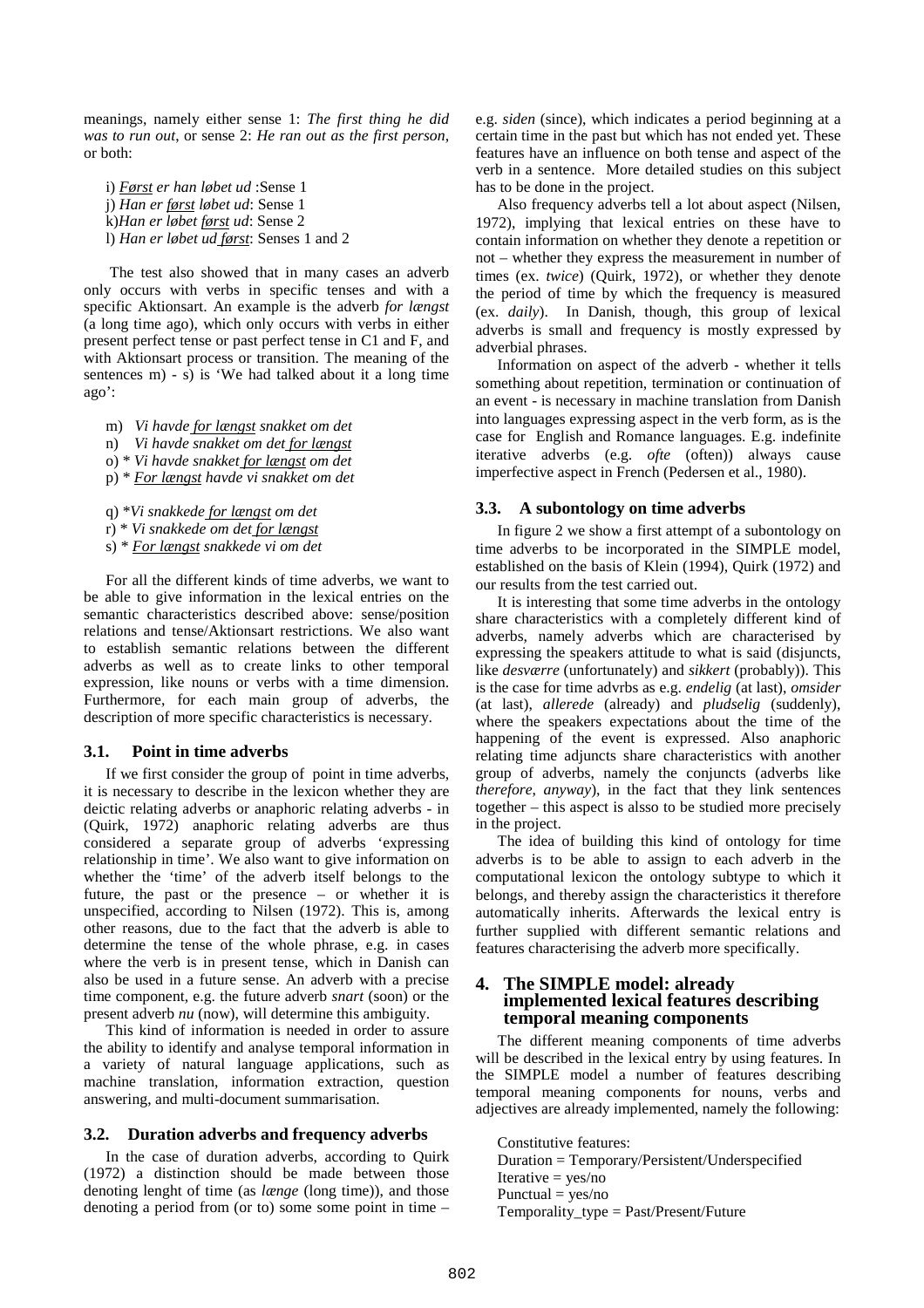

Figure 2: The proposed subontology for Danish time adverbs (X=anaphoric point in time, NOW = deictic point in time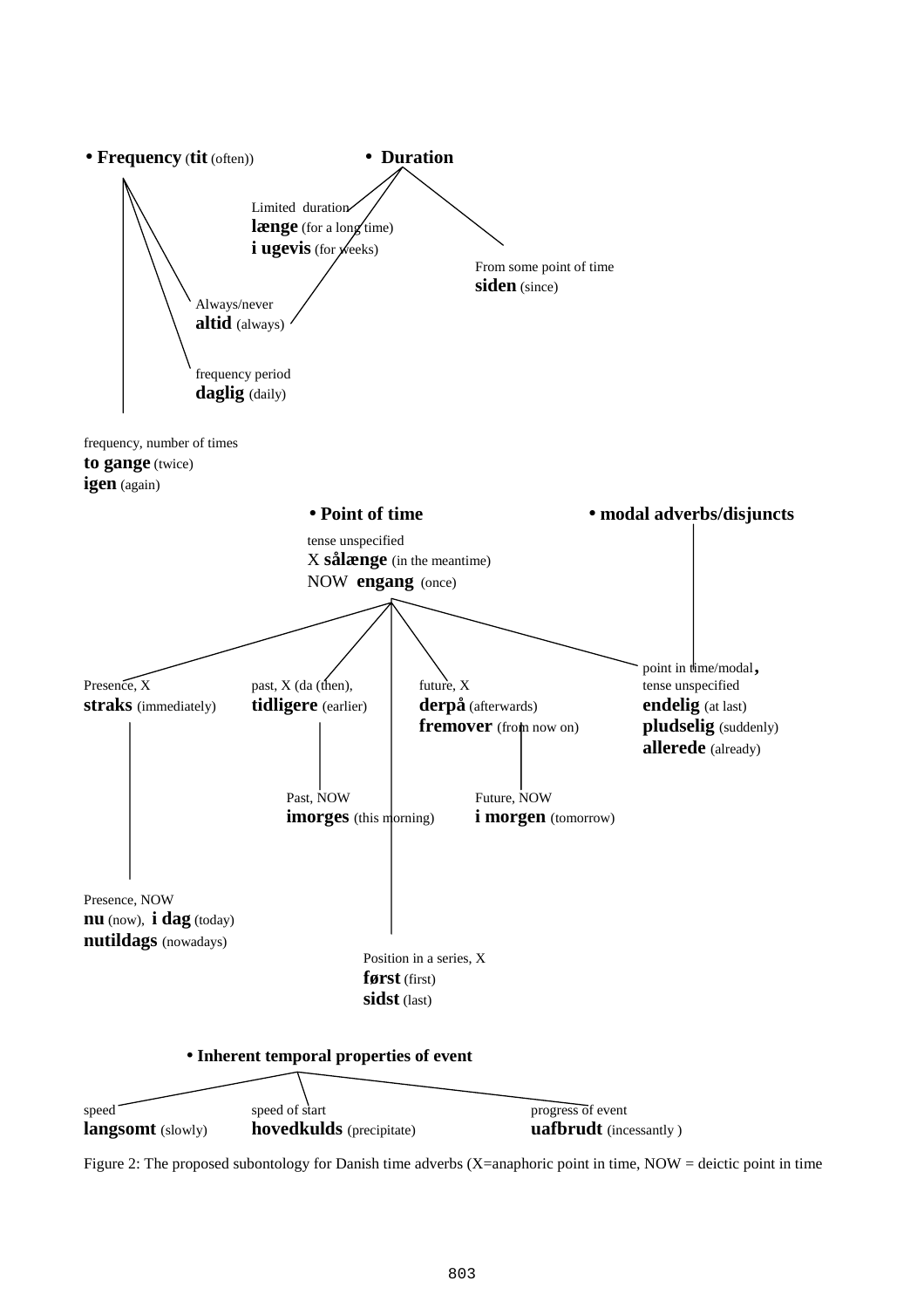Futhermore, in the SIMPLE ontology model on nouns, the abstract 'Time' ontology type is intended for nouns with a time dimension (see figure 1). Here it is possible to assign constitutive qualia information like 'iterative' and 'punctual' to the semantic unit, as well as to assign semantic relations between lexical units like 'is a' (hyperonym), has\_as\_part (e.g. 'month' has\_as\_part 'day'), is\_a\_part\_of (e.g. 'day' is\_a\_part\_of 'month'), successor\_of ('Tuesday' successor\_of 'Monday'). Also synonym and antonym relations can be expressed in the SIMPLE model. These kinds of relations are also relevant in the case of the time senses of adverbs, and in fact quite common. E.g. a temporal expression like *i morges* (this morning) could be described by is\_a\_part\_of *i dag* (today). In figure 3 is shown an extract of the 120 time adverbs with their synonym and antonym relations.

| Lemma                        | <b>Antonym</b> | Synonym             |
|------------------------------|----------------|---------------------|
| straks (immediately)         |                | øjeblikkelig        |
| førhen (formerly)            | i fremtiden    | tidligere           |
| derefter (thereafter)        | inden          | så                  |
| almindeligvis (normally)     |                | sædvanligvis        |
| undertiden (sometimes)       |                | indimellem          |
| øjeblikkelig (immediately)   |                | straks, fluks       |
| fluks (immediately)          | om lidt        | straks              |
| stadig (still)               |                | stadigvæk, endnu    |
| stadigvæk (still)            |                | stadig, endnu       |
| endnu (yet)                  |                | stadig              |
| fortfarende (still)          |                | stadig              |
| snarlig (soon)               | om lang tid    | snart               |
| snart (soon)                 | om lang tid    | snarlig             |
| sent (late)                  |                | tidligt             |
| allersidst (at last)         | allerførst     | sidst               |
| allersenest (the latest)     | allertidligst  | senest              |
| jævnligt (regularly)         |                | regelmæssigt        |
| endelig (finally)            | allerede       | omsider             |
| forbi (over)                 | i gang         | omme                |
| tiere (more often)           | sjældnere      | oftere              |
| tit (often)                  |                | ofte                |
| nutildags (nowadays)         | før i tiden    | nu                  |
| sommetider (sometimes)       |                | nogle gange         |
| just (just)                  |                | netop               |
| efterhånden(as time goes on) |                | med tiden           |
| indimellem (sometimes)       |                | lejlighedsvis       |
| længe (for a long time)      | kort           | lang tid            |
| regelmæssigt (regularly)     |                | jævnligt            |
| lejlighedsvis(occasionally)  |                | jævnlig, indimellem |
| netop (just)                 |                | just                |
| før (before)                 | baggefter      | inden               |
| momentvis (momentary)        |                | indimellem          |

Figure 3: Synonyms and antonyms of adverbs

## **5. An extension of the set of features describing temporal meaning components**

The test described above, of which the purpose was to expose the distributional behavior of the time adverbs as well as its ability to combine with different kinds of Danish verbs wrt. Aktionsart and tempus, has shown, as mentioned before, that it is necessary to give information on these phenomena in the lexicon.

Also a feature describing whether at point in time adverb is deictic or anaphoric related is needed. Furthermore it has to be possible to describe the connection between the meaning in question, that is to say the semantic unit, and a specific syntactic position of the adverb.

Finally, we think that selectional restrictions are relevant for time adverbs, though this is a subject which has to be studied more carefully. E.g. some time adverbs are able to modify other time adverbs, but the modification is often restricted to a certain type. As an example, the adverb *allerede* (already) can modify adverbs of the type 'point in time':

Adverbial phrase: *allerede i morgen* (already tomorrow)

but not adverbs of the type 'freqency':

Adverbial phrase: *\* allerede ofte* (already often)

All things considered, we propose the following extension of features in the SIMPLE model, concerning the description of time adverbs:

Time\_Relation = Deictic / Anaphoric

Preferable\_Aktionsart = State/ Process / Transition

Syntactic\_Position =  $Cl / C2 / F / I$ 

Selectional\_restriction: Ontological type

Futher research has still to be done in order to prepare a complete model on time adverbs, but following the SIMPLE encoding principles for the description of aktionsart and of time entities, extended with the features described above, the entries of *nutildags* (nowadays), *i dag* (today), and *allerede* (already) could, as a first attempt, be composed as shown in figure 4.

The first slot 'Semantic Unit' refers to the word described; e.g. *nutildags*. The next slot, 'Definition', is preferably taken from a Danish medium-sized dictionary and helps define the actual sense. 'Corpus example' is taken from a Danish corpus (Berlingske Korpus of 20 mill. words) and is also meant as a help to the user.

'Semantic type' refers to the concept in the ontology e.g. in the case of *nutildags* 'Point of time'. 'Unification Path' gives the unification path for the unified type; in the case of the entry of *allerede* (already) the type inherits from both 'Point in time' and 'Modal'.

As regards 'Selectional restrictions', which is relevant for the entry of *allerede* (already), the concepts of the ontology are applied; thus 'Frequency', 'Duration' and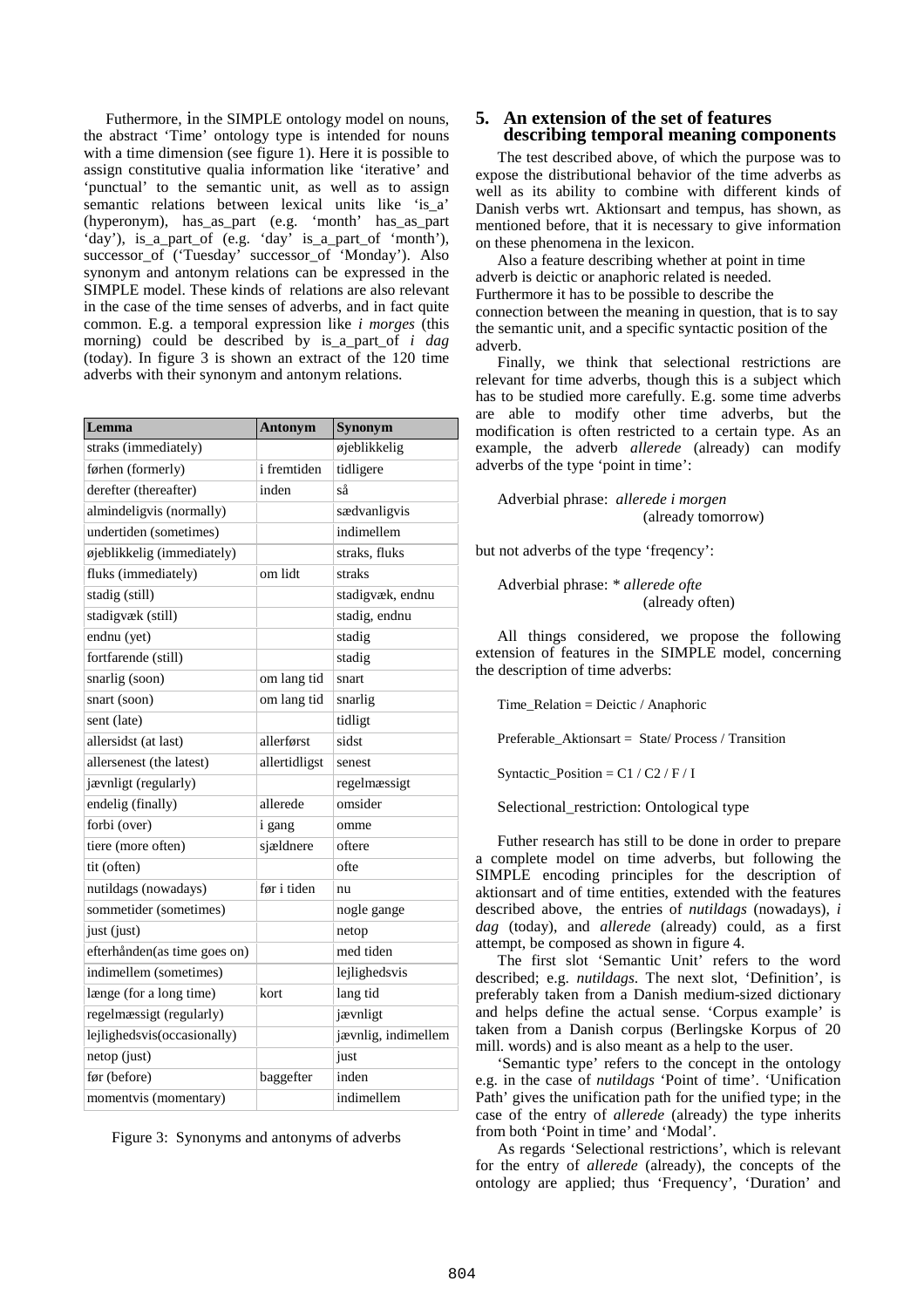'Point in time' are concepts of the ontology applied for adverbs.

Selectional restrictions are followed by the four Qualia Roles, (i) the formal role, which provides information that distinguishes an entity within a larger set (today 'Is\_a' point in time), (ii) the agentive role, which concerns the origin of an entity (not relevant for time adverbs) (iii) the telic role, which concerns the typical function of an entity (not relevant for time adverbs), and finally (iv) the constitutive role, which expresses a variety of relations concerning the internal constitution of an entity (e.g. for the case of *i dag* that temporality type is present). 'Synonymy' relations should be self explanatory.

'Syntactic Position' refers to the position in a sentence in which the adverb can have the actual meaning.

Word relations between the different time adverbs in the lexicon are in these three entries established by the semantic relations 'Synonym' and 'Has\_as\_part'.

| <b>Semantic Unit:</b>      | <b>ADV</b> nutildags (nowadays)         |
|----------------------------|-----------------------------------------|
| Definition:                | Angiver en længere tidsperiode          |
|                            | omkring nutiden                         |
|                            | (states a longer time period in         |
|                            | the present)                            |
| <b>Example</b>             | Penge er i forreste række               |
|                            | nutildags                               |
|                            | (nowadays money comes first)            |
| <b>Semantic type:</b>      | Point of time   Presence                |
| <b>Formal quale:</b>       | is_a = <i>tidspunkt</i> (point of time) |
| <b>Agentive quale:</b>     | Nil                                     |
| Telic quale:               | Nil                                     |
| <b>Constitutive Quale</b>  | $Time\_Relation = Deictic$              |
|                            | Durative=yes                            |
|                            | $Temperature_Type = Present$            |
|                            | Preferable Aktionsart = State,          |
|                            | Process                                 |
| <b>Syntactic Position:</b> | $Central1=no$                           |
|                            | $Central2=no$                           |
|                            | Final=yes                               |
|                            | Initial=yes                             |
| Synonymy:                  | $Synonym = ADV_i_dag_2$                 |
|                            |                                         |

| <b>Semantic Unit:</b>      | ADV_i_dag_1 (today)               |  |
|----------------------------|-----------------------------------|--|
| Definition:                | States a point of time within     |  |
|                            | the same day as it is now (in     |  |
|                            | the text)                         |  |
| <b>Corpus example:</b>     | <b>Statsminister Poul Nyrup</b>   |  |
|                            | Rasmussen holder kl. 18.00 i      |  |
|                            | dag sin nytårstale                |  |
|                            | (Prime minister Poul Nyrup        |  |
|                            | Rasmussen delivers his new        |  |
|                            | years speech at 6.p.m. today)     |  |
| <b>Semantic type:</b>      | Point in time   Presence          |  |
| Formal quale:              | is_a = <i>tidspunkt</i> (point of |  |
|                            | time)                             |  |
| <b>Agentive quale:</b>     | <b>Nil</b>                        |  |
| Telic quale:               | <b>Nil</b>                        |  |
| <b>Constitutive Quale:</b> | Time Relation = Deictic           |  |
|                            | Temporality_Type = Present        |  |
|                            | Has_as_part= $i\_morges$ (this    |  |
|                            | morning)                          |  |
|                            | Has_as_part= $i$ _aften etc.)     |  |
|                            | (tonight) etc.                    |  |
|                            | Preferable Aktionsart             |  |
|                            | =Process, State, Transition       |  |
| <b>Syntactic Position:</b> | $Central1 = yes$                  |  |
|                            | $Central2=no$                     |  |
|                            | $Final = yes$                     |  |
|                            | $Initial = yes$                   |  |
| Synonymy:                  | Nil                               |  |
|                            |                                   |  |

| <b>Semantic Unit:</b>      | ADV_allerede (already)          |
|----------------------------|---------------------------------|
| <b>Definition:</b>         | Angiver et tidspunkt der er     |
|                            | tidligere end forventet         |
|                            | (States a time point which      |
|                            | was earlier than expected)      |
| Corpus example:            | Flyet landede allerede næste    |
|                            | dag (the plane landed already   |
|                            | the next day)                   |
| Semantic type:             | Point in time                   |
| <b>Unification Path:</b>   | Point in time   modal           |
| <b>Selectional</b>         | modifies 'point in time'        |
| restrictions:              | adverbs                         |
| <b>Formal quale:</b>       | $is_a = tidspunkt$ (time point) |
| <b>Agentive quale:</b>     | Nil                             |
| Telic quale:               | N <sub>i</sub>                  |
| <b>Constitutive Quale:</b> | Punctual $=$ yes                |
|                            | Preferable Aktionsart =         |
|                            | Process, State, Transition      |
|                            | Tense=underspecified            |
| <b>Syntactic Position:</b> | $Central1 = yes$                |
|                            | $Central2=no$                   |
|                            | $Final = yes$                   |
|                            | Initial $= No$                  |
| Synonymy:                  | Nil                             |
|                            |                                 |

Figure 4: The entries of *nutildags* (nowadays), *i dag* (today), and *allerede* (already).